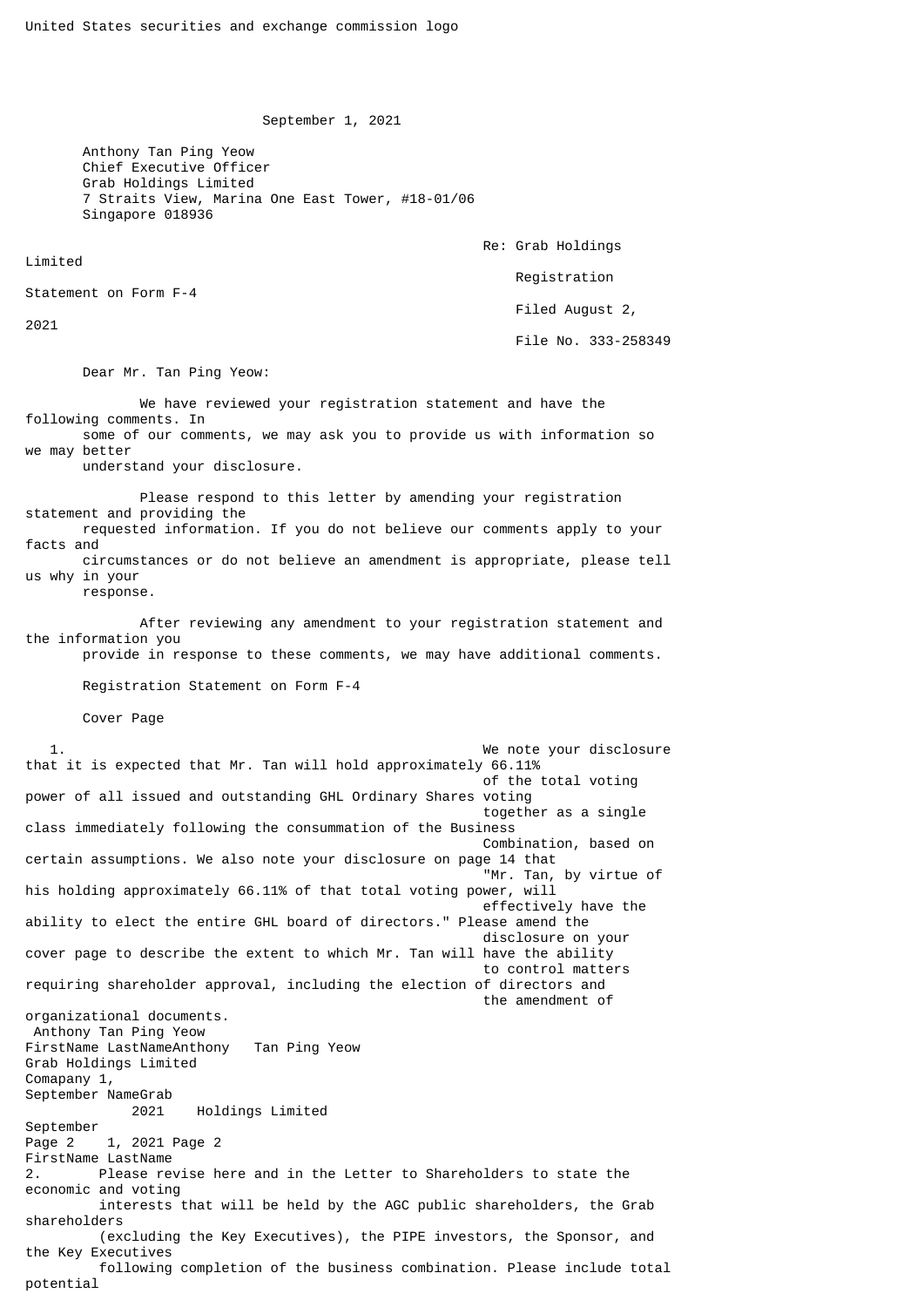ownership interest in the combined company, assuming exercise and conversion of all securities, including any forward purchase securities and the total potential securities that could be issued pursuant to the backstop agreement. Please also clarify which parties are included in the categories of "Sponsor and Certain AGC Directors" and "Sponsor Related Parties," as described on page 13. We also note that the ownership interests assume that all remaining Grab Options are exercised for cash, all outstanding Grab RSUs vest, and all remaining Grab Ordinary Shares available for grant under the Grab 2018 Plan are granted to employees other than the Key Executives, in each case prior to the completion of the business combination. Please tell us the likelihood that these events will occur prior to the completion of the business combination. If you are unsure that such events will occur, please also present ownership interests without such assumptions. Please also revise the diagram on page 137 to separately present the ownership interest for each category of holders. 3. Please amend your disclosure to indicate the number of shares of GHL Class A Ordinary Shares that will be issued for each Grab ordinary share and Grab preferred share. Please also disclose the number and value of shares that will comprise the Acquisition Merger Consideration, the Initial Merger Consideration, and the Shareholder Merger Consideration. Industry and Market Data, page 2 4. We note your disclosure that Grab commissioned a survey conducted by The Nielsen Company (Malaysia) Sdn Bhd ("NielsenIQ"). Please file the consent of NielsenIQ as an exhibit to your registration statement, or tell us why you do not believe you are required to do so. See Rule 436 and Section 7 of the Securities Act. What interests do AGC's Directors and Officers have in the Business Combination?, page 16 5. Please clarify if the sponsor and its affiliates can earn a positive rate of return on their investment, even if other SPAC shareholders experience a negative rate of return in the post-business combination company. Summary of the Proxy Statement/Prospectus, page 25 6. Please provide in your prospectus summary an organizational diagram of the transactions that will be completed in connection with your business combination. Anthony Tan Ping Yeow FirstName LastNameAnthony Tan Ping Yeow Grab Holdings Limited Comapany 1, September NameGrab 2021 Holdings Limited September Page 3 1, 2021 Page 3 FirstName LastName 7. Please provide a breakdown of the contribution to total revenue for each country in which you operate, to the extent material, for each of the last three financial years. Please include this information throughout the prospectus, as appropriate, so that holders can better understand the significance of your operations and risks you present throughout and the potential of such risks to materially impact your business and financial condition. 8. Please disclose here, and elsewhere as appropriate throughout the prospectus, the contribution to revenue for each of your segments so that shareholders have context for the discussion of your business and risks to your business.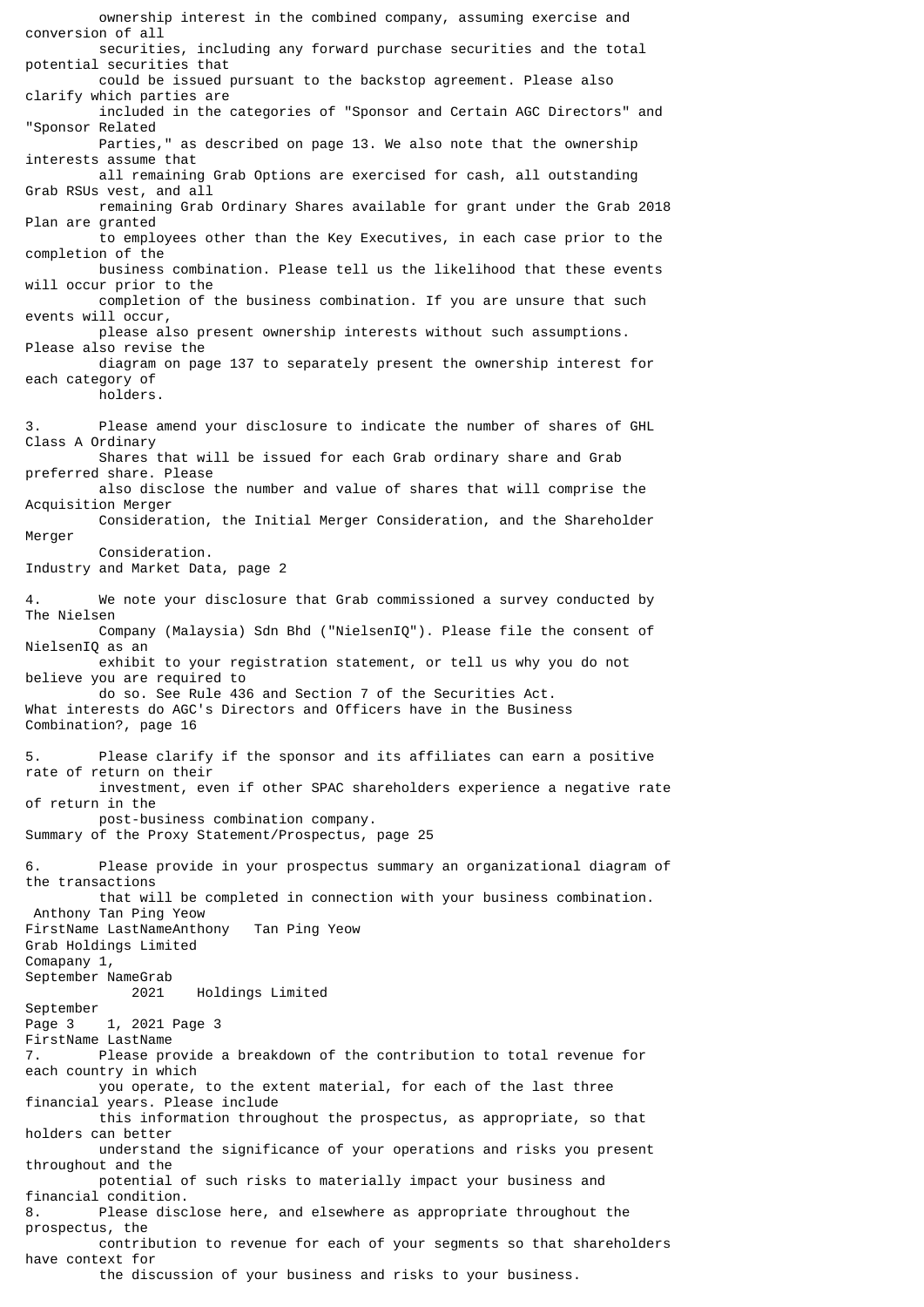The Parties to the Business Combination Grab, page 26 9. Please briefly define "TPV." Please also clearly and prominently disclose in this section, as you do in your risk factor on page 69, that Grab is a platform business, and Grab does not provide the services offered through its platform itself. 10. We note your disclosure on page 81 that "The laws and regulations in many markets in Southeast Asia, including Thailand, Vietnam, Philippines and Indonesia where Grab conducts its business, place restrictions on foreign investment in, control over, management of, ownership of and ability to obtain licenses for entities engaged in a number of business activities." Please disclose clearly in this section that Grab uses a structure that involves contractual agreements with operating companies and business partners in certain of your geographic markets to comply with restrictions on foreign investments, and what that entails. Please provide a diagram of Grab's corporate structure, including clear disclosure of the equity ownership interests of each entity through which it controls operating companies. Please clearly identify all material contracts and arrangements through which Grab purports to obtain economic rights and exercise control that results in consolidation of the operations and financial results into its financial statements. Identify clearly the entity in which investors are receiving their interest and the entity(ies) through which the company's operations are conducted. Describe the relevant contractual agreements between the entities and how this type of corporate structure may affect investors and the value of their investment, including how and why the contractual arrangements may be less effective than direct ownership and that, if true, the company may incur substantial costs to enforce the terms of the arrangements. Disclose the uncertainties, if any, regarding the status of the rights of the Cayman Islands holding company with respect to its contractual arrangements with its operating companies, and the challenges the company may face enforcing these contractual agreements due to uncertainties under relevant laws and jurisdictional limits. Please include similar disclosure in your structure diagram on page 257, and increase the font size so that the diagram is readable. Anthony Tan Ping Yeow FirstName LastNameAnthony Tan Ping Yeow Grab Holdings Limited Comapany 1, September NameGrab 2021 Holdings Limited September Page 4 1, 2021 Page 4 FirstName LastName Redemption Rights, page 33 11. We note your disclosure that "[h]olders of AGC Units must elect to separate the AGC Units into the underlying shares and warrants prior to exercising redemption rights with respect to the shares," and "[i]f a public AGC shareholder exercises its redemption rights in full, then it will be electing to exchange its public shares for cash and will no longer own public shares." Please amend your disclosure to clarify whether public AGC shareholders who redeem their shares will continue to hold warrants, and if so, how the warrants will be treated in the Initial Merger and the Acquisition Merger. Risk Factors, page 44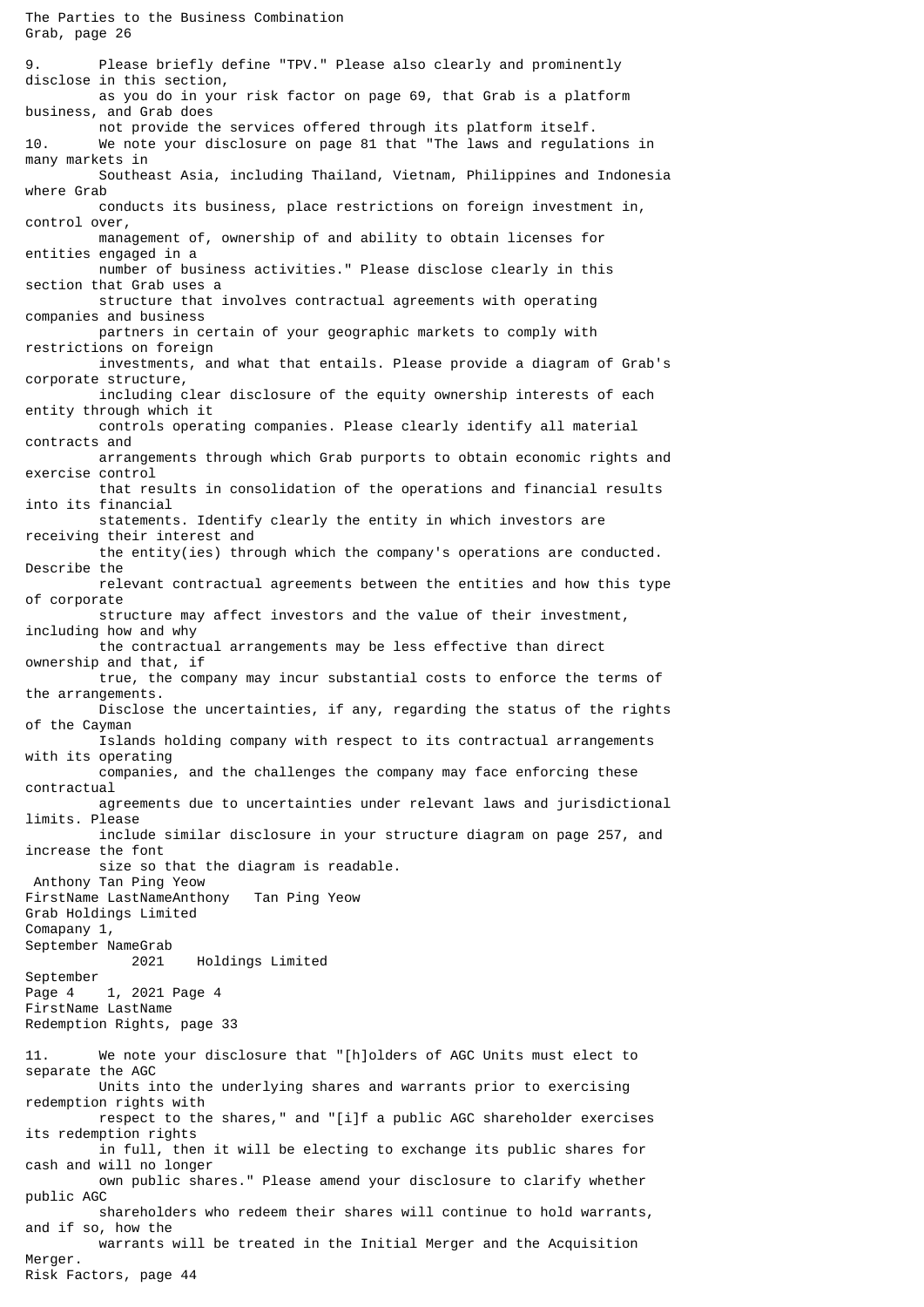12. Disclose the material risks to unaffiliated investors presented by taking the company public through a merger rather than an underwritten offering. These risks could include the absence of due diligence conducted by an underwriter that would be subject to liability for any material misstatements or omissions in a registration statement. "Grab faces intense competition . . .", page 45 13. We note your discussion of non-competition agreements with Uber Technologies and Didi Chuxing Technology, including that the agreement with Didi will expire upon closing of the Business Combination. Please disclose the anticipated potential impact of such expiration on your business and operations in Southeast Asia. Please also file your agreements with Uber and Didi, or tell us why you do not believe you are required to do so. "Grab's business is subject to numerous legal and regulatory risks . . .", page 47 14. Please revise to identify any specific license, permit, approval, regulation, requirement or proposal where there is a known material risk that Grab may not be in compliance now or in the future (whether due to current non-compliance or proposals to current requirements) and where the non-compliance could have a material impact on your financial condition and results of operations. Your disclosure includes some examples, such as the requirement under Indonesian law that driver-partners are required to join a licensed car rental company prior to driving for mobility platforms, but the impact of potential non compliance, and whether these are the material regulatory risks to your company, is unclear. Please also disclose whether Grab is dependent on any particular government incentive(s) such that the elimination of that incentive would have a material impact on its business. If so, please describe the specific incentive and quantify the potential impact of the loss of such an incentive. "Grab is subject to various laws with regard to anti-corruption, anti-bribery . .. .", page 53 15. We note your disclosure that "Grab's audit and risk committee led an investigation into potential violations of certain anti-corruption laws related to its operations in one of the Anthony Tan Ping Yeow FirstName LastNameAnthony Tan Ping Yeow Grab Holdings Limited Comapany 1, September NameGrab 2021 Holdings Limited September Page 5 1, 2021 Page 5 FirstName LastName countries in which it operates and has voluntarily self-reported the potential violations to the U.S. Department of Justice. This country represents one of Grab's top six markets, as measured by revenues in 2020." Please identify the country, and quantify this market's contribution to your revenues in 2020. Please also disclose whether the company is aware of any contemplated or pending investigations or litigation related to the potential violations that may have a material impact on the company. "Grab's financial services business . . .", page 58 16. You note that Grab's "PayLater" option has been subject to increasing regulatory scrutiny in certain markets. To the extent such scrutiny could have a material impact on your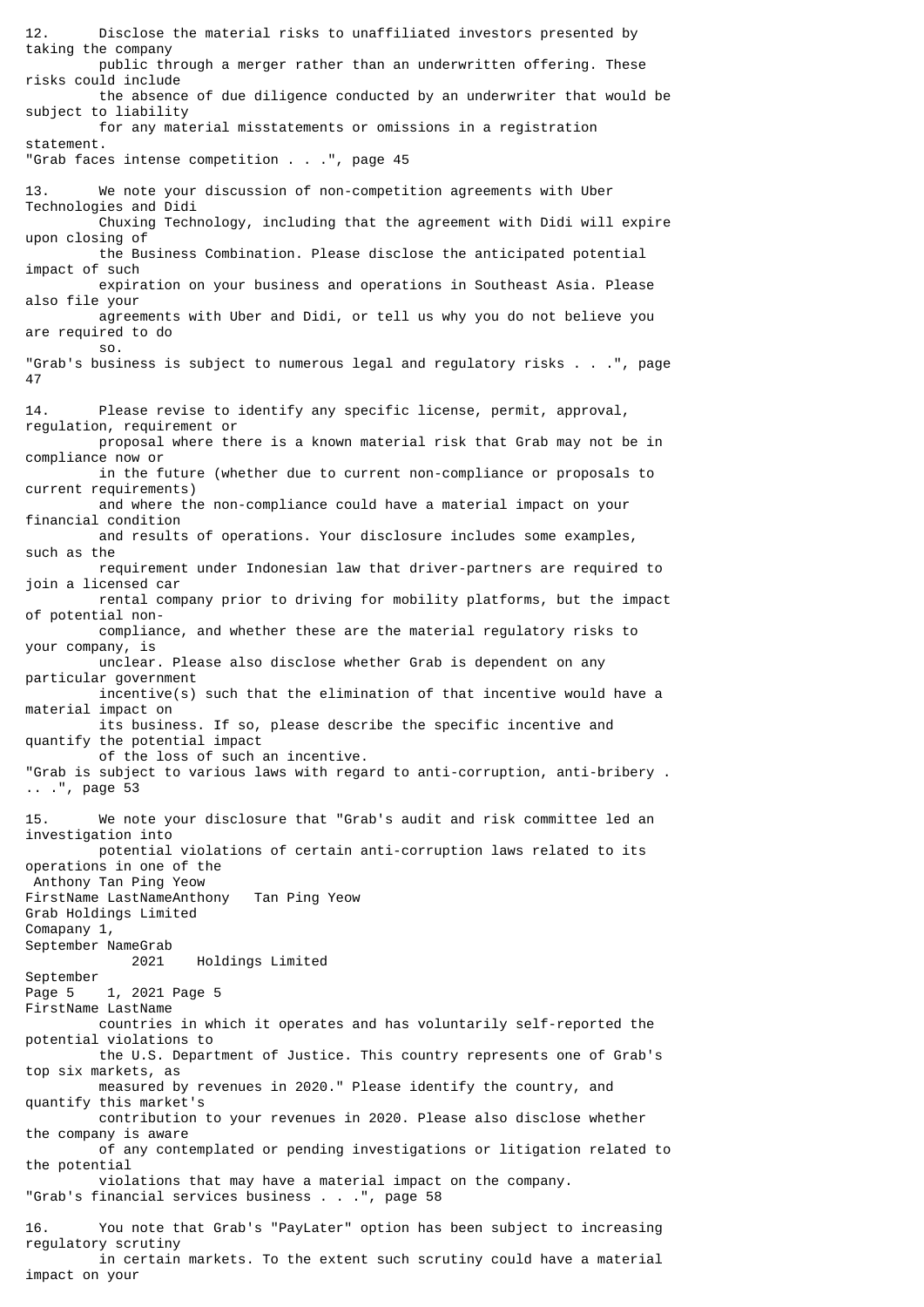business, please disclose the details of such scrutiny, the applicable markets, and the possible material risks to the company. "Grab is subject to risks associated with strategic alliances . . .", page 60 17. Please provide additional detail, to the extent possible, so that investors can better understand the significance of the risks presented. For example, please disclose the percentage of OVO's growth and payments volume that is due to the promotion of strategic investors in OVO providing OVO as a payment option on their platform, and OVO's contribution to the overall revenues of the company, so that investors are aware of the potential material impact if such strategic investors decide not to provide OVO as a payment option. Please also file the strategic alliance and partnership agreements referenced in this risk factor, or tell us why you believe you are not required to do so. "Grab's entry into digital banking in Singapore . . .", page 62 18. You disclose that "according to MAS's eligibility criteria, among other requirements, holders of the digital full bank licenses will need S\$1.5 billion (approximately \$1.1 billion) in minimum paid-up capital as well as additional capital to accommodate certain losses as determined by MAS, requiring Grab and its joint venture partner to make capital contributions to the Digital Banking JV." Please clarify potential sources of funding for Grab and its joint venture partner to meet this requirement.<br>19. Please file your joint venture agreement with Singtel as an Please file your joint venture agreement with Singtel as an exhibit to your registration statement or tell us why you do not believe you are required to do so. See Item 601(b)(10) of Regulation S-K and Item 8 of Form F-1. "Grab may be blocked from, or limited in . . .", page 63 20. We note your disclosure that "Grab may also proceed with business activities on a risk weighted assumption that certain laws and regulations are invalid or inapplicable, which may not be the case." Please provide additional detail regarding Grab's process for analyzing the risks related to its assumptions that certain laws and regulations are invalid or inapplicable, including additional detail regarding how Grab weighs the risks and comes to the conclusions that these laws do not apply to its business activities. As a Anthony Tan Ping Yeow Grab Holdings Limited September 1, 2021 Page 6 related matter, you disclose that "There may have been instances where Grab was not in compliance with applicable laws and regulations or did not have all required licenses, permits and approvals needed to conduct the relevant business." Please disclose whether Grab expects to continue conducting its operations in the same manner when expanding into new markets. Please also address whether the company believes that the examples discussed in this risk factor, or any other known related risks, could result in a material impact the company's overall results of operations and financial condition. "The proper uninterrupted functioning of Grab's highly complex technology . . ..", page 64 21. We note your disclosure that "Grab s operations may also rely on virtual private network access in certain jurisdictions, such as China, where Grab has research and development operations." If material to your business, please briefly describe any laws, regulations, or other government intervention that could impact your access to your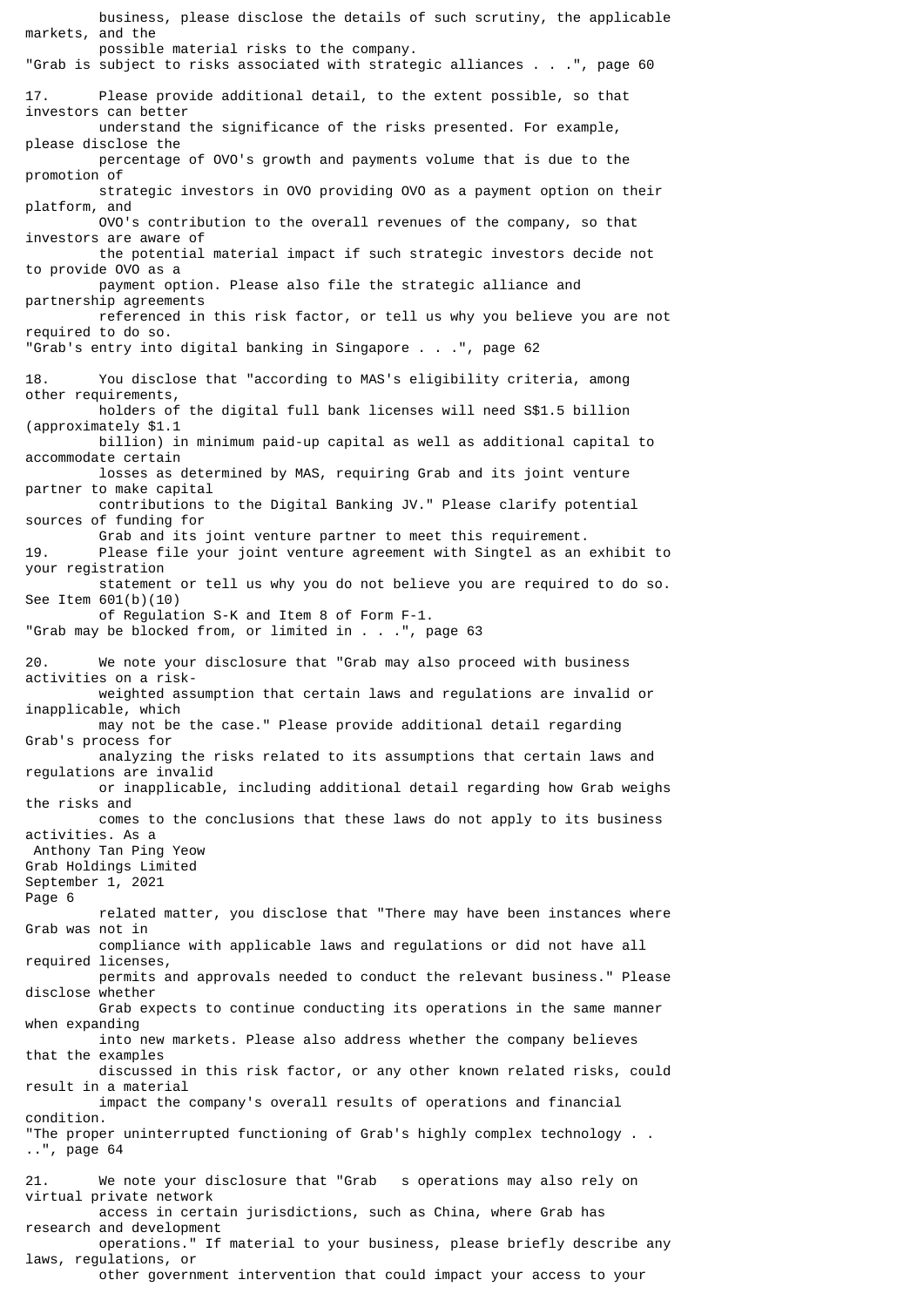virtual private network in China. "Changes in, or failure to comply with, competition laws could adversely affect Grab.", page 69 22. We note your disclosure that "[p]ursuant to the proposed decision, MyCC proposed a fine of approximately RM86.8 million (approximately \$21 million) and a daily fine of RM15,000 (approximately \$3,600) for each day Grab fails to take the remedial actions as directed by MyCC. Grab submitted its written representation to MyCC in December 2019 and made its oral representation to MyCC in October 2020, challenging MyCC s proposed decision on several grounds." Please clarify whether the elapsed time for purposes of calculating the per day fine for Grab's failure to take the remedial actions was stayed pending Grab's appeal.<br>23. You disclose that "Gra You disclose that "Grab's pricing model, including dynamic pricing, could be challenged or limited in emergencies and capped in certain jurisdictions." Disclose whether the COVID-19 pandemic resulted in any caps on pricing for any of its businesses, if so, how the same impacted Grab's operations, and whether and to what extent COVD-19-related caps remain in place in any of the jurisdictions in which Grab operates. "Industry data, forecasts and estimates, including the Projections . . .", page 76 24. Please remove the statement that the forecasts may be inaccurate and should not be relied upon, as it is inappropriate to disclaim responsibility for disclosure appearing in the proxy statement/prospectus. Please also clarify what you mean that the Projections are "not FirstName LastNameAnthony Tan Ping Yeow necessarily reflective of the published guidelines of the SEC regarding projections" or the Comapany NameGrab guidelines Holdings established Limited by the AICPA. Please make similar revisions in your disclosure on page 149. September 1, 2021 Page 6 FirstName LastName Anthony Tan Ping Yeow FirstName LastNameAnthony Tan Ping Yeow Grab Holdings Limited Comapany 1, September NameGrab 2021 Holdings Limited September Page 7 1, 2021 Page 7 FirstName LastName "Grab may be affected by governmental economic and trade sanctions . . .", page 79 25. To provide investors with additional context regarding the impact of the economic and trade sanctions laws and regulations that apply to Myanmar, please disclose the percentage of your total revenue derived from this geographic market. Risks Relating to Grab s Corporate Structure and Doing Business in Southeast Asia "In certain jurisdictions, Grab is subject to restrictions on foreign ownership.", page 81 26. Please disclose any specific material risks to the operating structures in each of Thailand, Vietnam, Philippines, and Indonesia that could result in violations of the foreign ownership restrictions in these regions and/or would result in Grab no longer controlling the operating entities. As one example, we note your disclosure that "[p]ursuant to the organizational documents of Thai Entity 2, Grabs rights, which include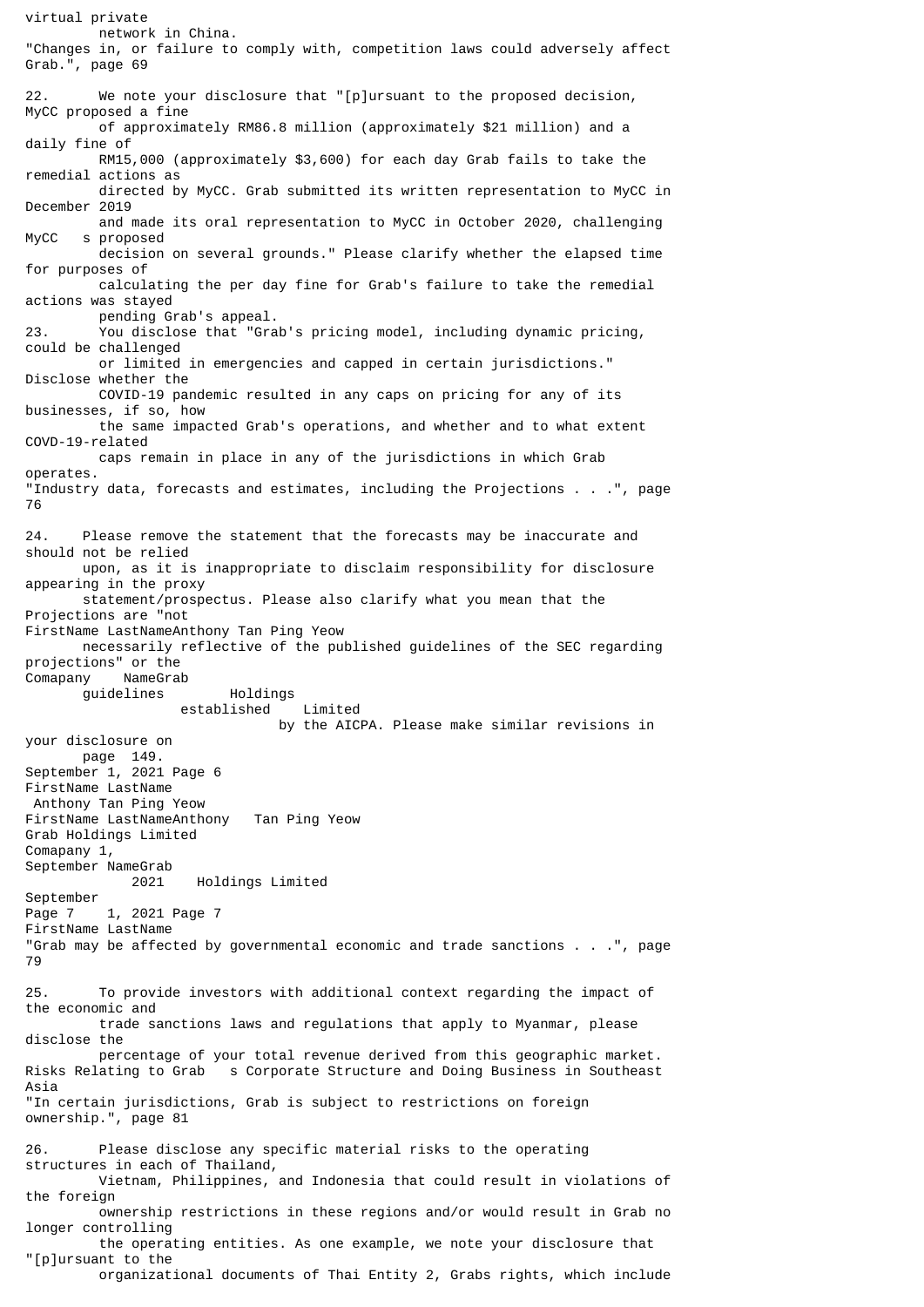the quorum for a shareholders meeting requiring Grab's attendance and all shareholder resolutions requiring Grab's affirmative vote, enable Grab to control its Thai operating entities and consolidate the financial results of these operating entities in its financial statements in accordance with IFRS." Please disclose whether there are any circumstances under which the organizational documents of Thai Entity 2 could be amended to remove the provisions enabling Grab to control its Thai operating entities. Please also file the contractual arrangements and governing documents that provide Grab with control over such operating entities as exhibits to the registration statement, or tell us why you believe you are not required to do so.<br>27. You note that new requlati You note that new regulations in Indonesia may prevent Grab from continuing to recognize OVO as a consolidated entity in Grab's financial statements. Please quantify the impact, to the extent material, if you are unable to recognize OVO as a consolidated entity or if the Bank of Indonesia withholds the conversion of the OVO's e-money license. "Grab could face uncertain tax liabilities in various jurisdictions . . .", page 86 28. We note your disclosure that "in March 2021, as part of a routine tax audit in Indonesia which commenced in September 2020, the tax authority requested for information with respect to Grab s position on certain withholding tax matters relating to transactions in fiscal year 2018. Depending on the outcome of this tax audit, Grab could be subject to tax liabilities material to its financial position." Please disclose the amount of material tax liability Grab could be subject to, if estimable. "The Business Combination may be completed even though . . .", page 95 29. Please disclose the matters that are contained in Section 1.1 of the Grab Disclosure Letter. Anthony Tan Ping Yeow FirstName LastNameAnthony Tan Ping Yeow Grab Holdings Limited Comapany 1, September NameGrab 2021 Holdings Limited September Page 8 1, 2021 Page 8 FirstName LastName Risks Relating to GHL "GHL will issue GHL Class A Ordinary Shares . . .", page 99 30. You disclose that "certain strategic partners of Grab have the right to swap the shares they hold in Grab subsidiaries for GHL Class A Ordinary Shares." Please disclose the estimated percentage of GHL shares that each these respective entities would hold if they swapped their shares immediately upon closing of the business combination. 31. Please revise to disclose the dilutive impact on Class A shareholders that may result from mandatory conversion of Class B shares. The Business Combination Proposal The Business Combination Agreement Representations and Warranties, page 123 32. Please expand your disclosure to describe the specific material representations and warranties of Grab, AGC, GHL, AGC Merger Sub and Grab Merger Sub. Grab Voting, Support and Lock-Up Agreements, page 135 33. Please disclose the Grab shareholders who entered into the voting support and lock-up agreements.

Charter Documents of GHL Following the Business Combination, page 137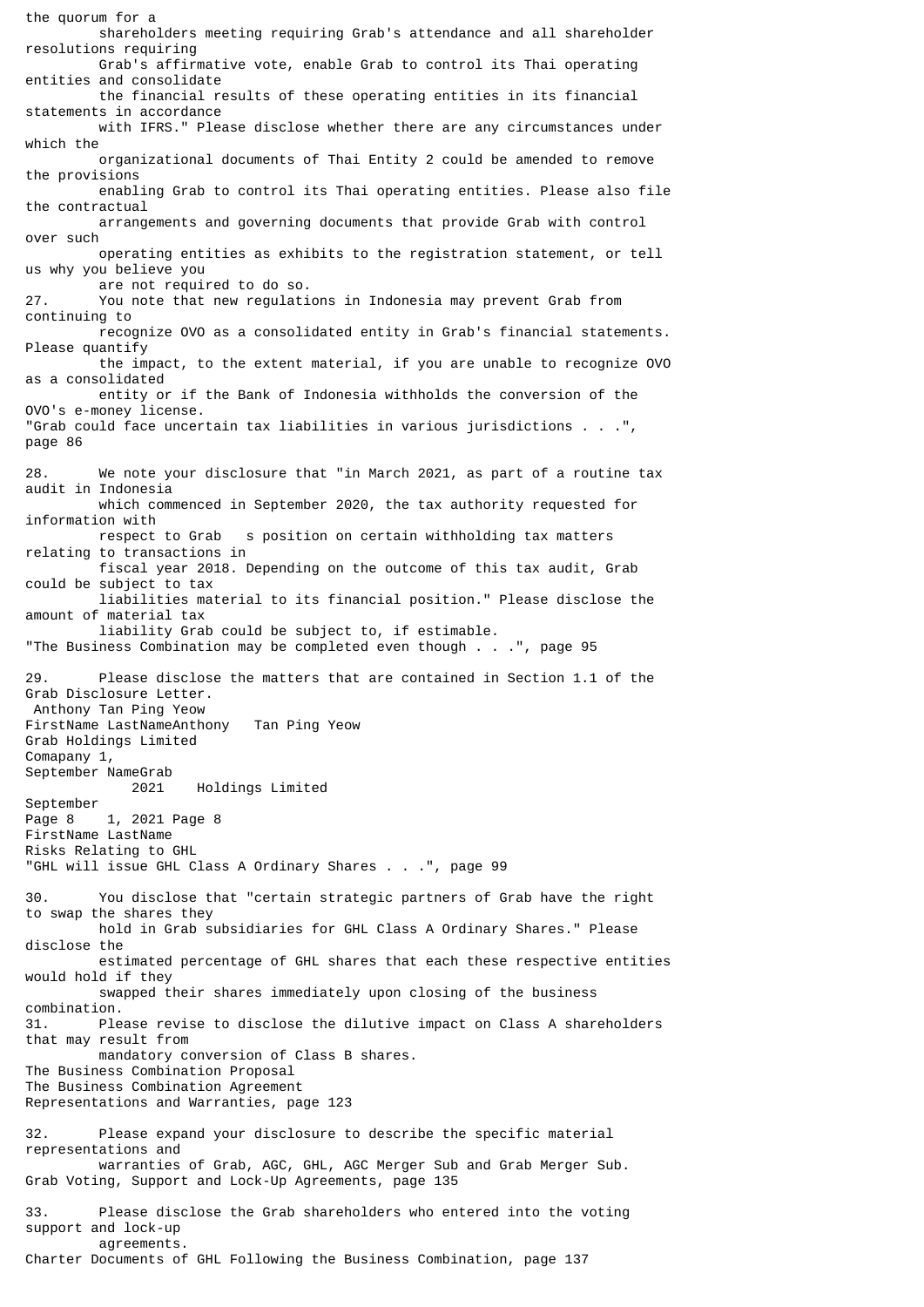34. We note your disclosure that [p[ursuant to the Business Combination Agreement, upon the Closing of the Business Combination, GHL's memorandum and articles of association shall be amended. We also note your disclosure beginning on page 361 describing the differences in shareholder rights resulting from the differences between the respective governing documents of AGC and GHL. Please amend your disclosure to include separate proposals allowing AGC shareholders to vote on material differences between the AGC charter and the revised GHL charter. Alternatively, tell us why you do not believe you are required to give AGC shareholders the opportunity to vote on material changes to the rights of AGC shareholders. Background of the Business Combination, page 138 35. Please revise your disclosure in this section to include negotiations relating to material terms of the transaction and ancillary documents, including, but not limited to, the dual class structure of GHL and the number of votes per Class B Ordinary Shares; the reasons underlying the Shareholder Deed requiring all Class B holders to give voting control to Mr. Tan; the minimum proceeds to GHL from the PIPE Investment, Forward Purchase Agreements, and the Sponsor Subscription Agreement; resale restrictions, such as those discussed on page 101; historical financials of Grab, financial projections and any discussions relating to the assumptions underlying such projections; corporate governance of the combined company; director nomination rights; and other material terms of the Anthony Tan Ping Yeow FirstName LastNameAnthony Tan Ping Yeow Grab Holdings Limited Comapany 1, September NameGrab 2021 Holdings Limited September<br>Page 9 1, 2021 Page 9 FirstName LastName business combination. In your revised disclosure, please list each person present at the meeting. Please do not simply list the topic(s) discussed, but explain the reasons for, and significance of, such discussions and terms, what in particular was discussed, each party's position on such issues and, how you reached agreement on the final terms. 36. You disclose that "As of February 24, 2021, Grab received bids from four potential business combination counterparties (including AGC), in response to the form of letter of intent circulated by Evercore on February 18." Please amend your disclosure to discuss the other potential business combination counterparties, including how the consideration of these potential business combination counterparties progressed and the reasons why Grab determined that ACG would be the acquirer. 37. Your disclosure states that AGC was contacted by, and contacted, "numerous" individuals and entities with ideas for business combination opportunities. Please disclose the approximate number of targets AGC considered, the general nature of the business of those targets, the extent of the engagements with other potential targets. Please amend your disclosure to clarify why the discussions with the other "potential counterparty" referenced on page 139 did not ultimately lead to a transaction, and why you believed that Grab was the most attractive target. 38. Please revise your disclosure to include a description of the negotiations relating to the valuation of Grab, including how the amount evolved through the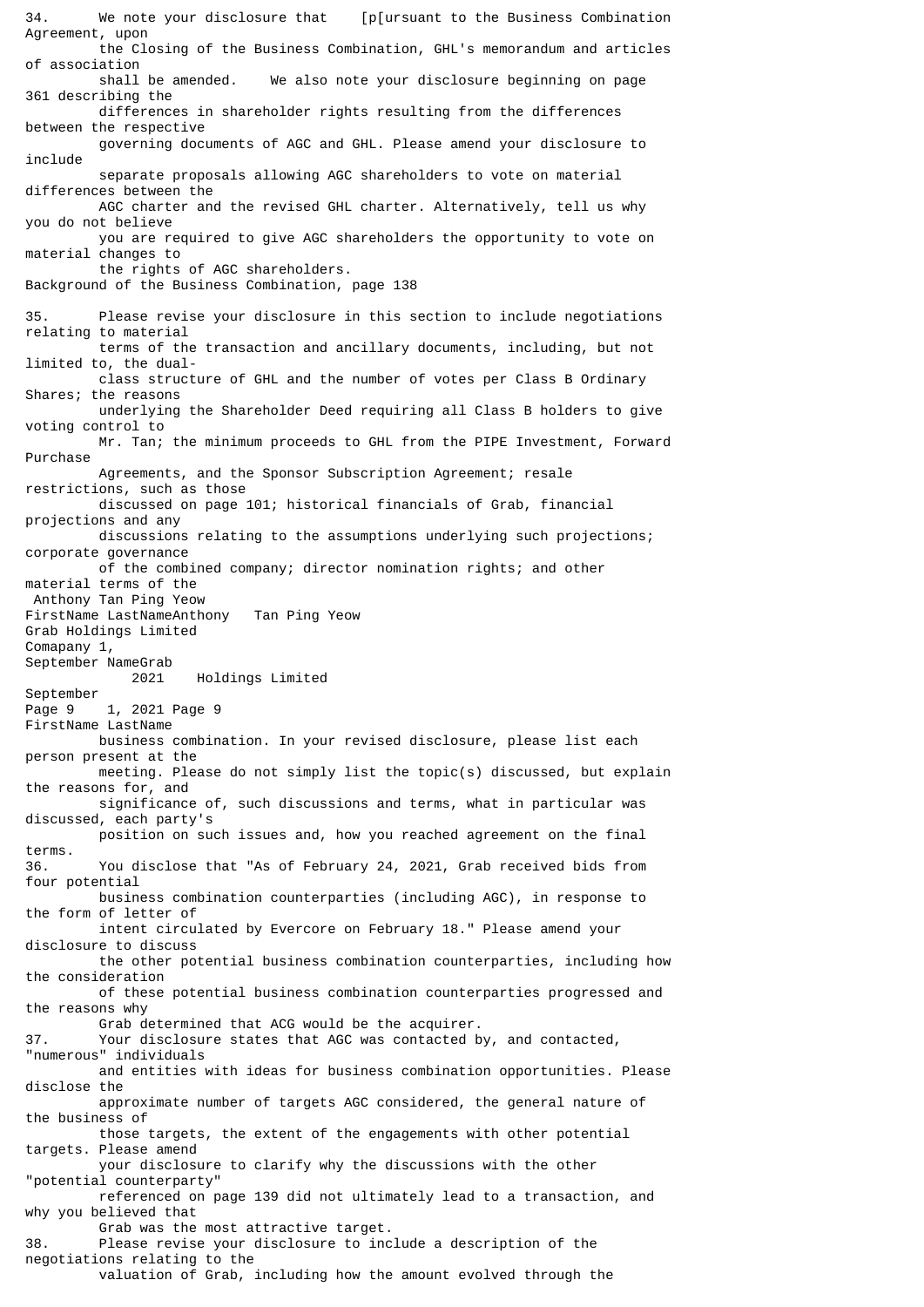negotiations, and when the final valuation was agreed upon by the parties. Please also provide the details of the "key investment-case" and "valuation related materials and analyses" that were discussed by the board at its meetings in March and April. 39. We note your disclosure on page 140 that "On or around March 5, 2021, AGC engaged J.P. Morgan s Equity Capital Markets Group and Morgan Stanley as lead placement agents and Evercore and UBS Securities LLC ( UBS ) as its co-placement agents in connection with the PIPE financing." Here and in your disclosure on page 155, please disclose the fees and any other compensation paid to J.P. Morgan, Morgan Stanley, Evercore, and UBS Securities LLC for placement agent services in connection with the PIPE financing. As a related matter, we note your disclosure that "In light of (i) Morgan s role as an underwriter in AGC's initial public offering, (ii) Morgan Stanley Asia (Singapore) Pte.'s role as co-advisor to Grab in connection with the Business Combination, and (iii) Morgan Stanley's role as a lead placement agent in connection with the PIPE financing, Grab signed a conflicts waiver letter on March 16, 2021, and AGC signed a conflict waiver letter on March 17, 2021." Considering that Morgan Stanley performed additional services after the IPO and part of the IPO underwriting fee was deferred and conditioned on completion of a business combination, please quantify the aggregate fees payable to Morgan Stanley that are contingent on completion of the business combination. 40. You disclose that the AGC Board did not obtain a third-party valuation or fairness opinion but "reviewed certain financial information of Grab." Please amend your disclosure to Anthony Tan Ping Yeow Grab Holdings Limited September 1, 2021 Page 10 describe the "certain financial information of Grab" considered by the AGC Board and how it supported the Board's decision to recommend approval of the business combination. 41. We note your disclosure on page 18 and elsewhere in the filing that "Richard N. Barton, a current director of AGC, is expected to become a director of GHL and in such case would be compensated as a director of GHL." Please disclose when Mr. Barton negotiated his potential employment with GHL, and whether this negotiation occurred while the parties where negotiating the final terms of the business combination agreement. Please discuss the steps that were taken to review the transaction in light of the potential conflict of interest. 42. We note that Evercore acted as lead financial advisor to Grab, and J.P. Morgan's M&A Advisory Group and Morgan Stanley Asia (Singapore) Pte. acted as co-advisors to Grab in connection with the business combination. Please revise your discussion in this section to address in greater detail the role that the financial advisors played in the transaction negotiations and valuation discussions. Please clarify whether the financial advisors delivered any reports that were materially related to the transaction.<br>43. Please expand upon the various matters discussed and considered by the Please expand upon the various matters discussed and considered by the AGC board between March 5, 2021 and the time of the AGC Board approval of the Business Combination Agreement, including the specific financial, tax, intellectual property, technology, regulatory, litigation, corporate (including material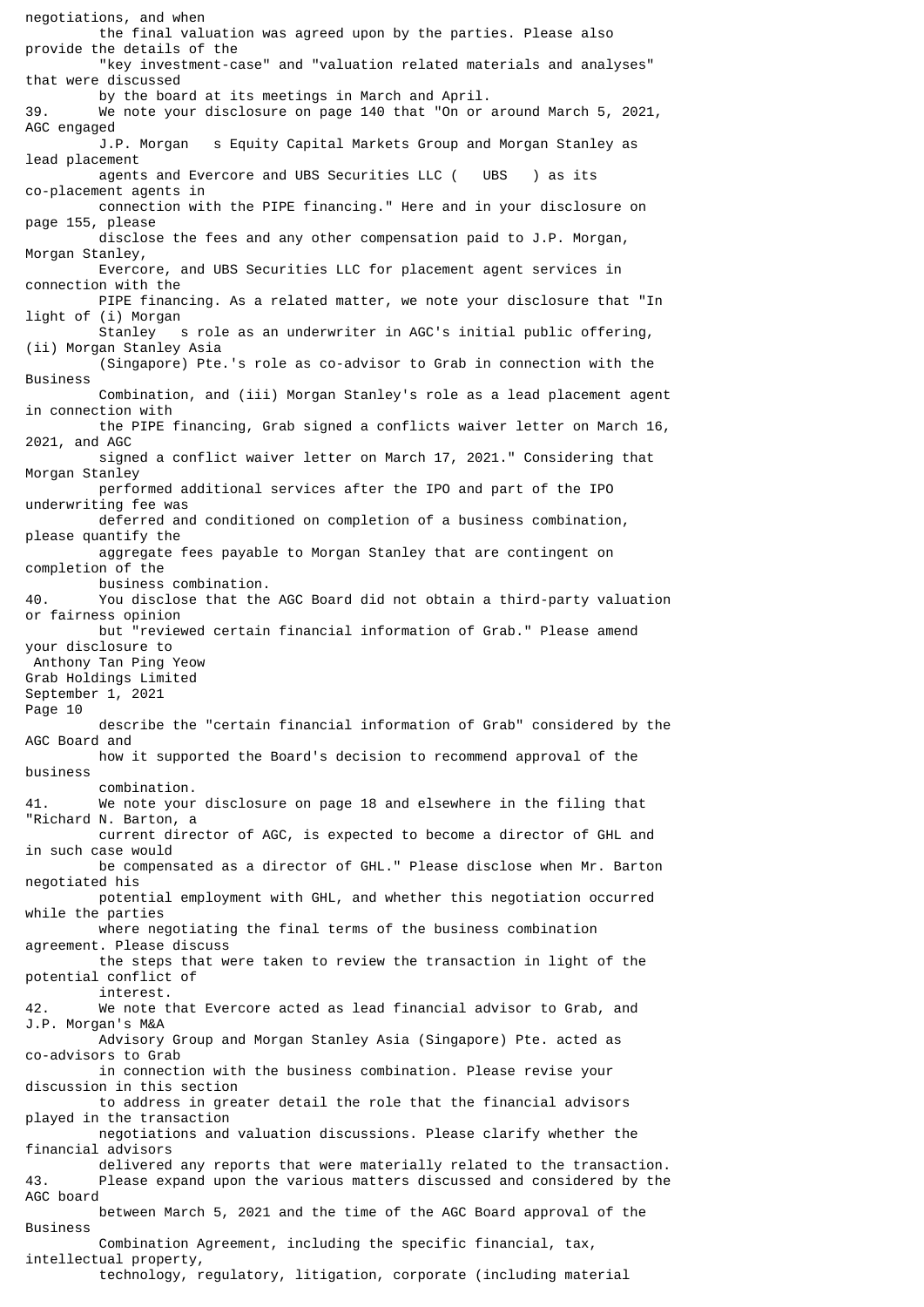contracts), and labor and employment matters considered by the board. Please discuss what specifically was considered with respect to the business and operations of Grab, including any consideration of operations in various geographic regions, potential risks to such operations, and regulatory compliance. 44. Please revise your disclosure to discuss who selected the potential PIPE investors and what relationship the investors have, if any, with AGC, the sponsor, Grab, or the placement agents in the PIPE financing. 45. Disclose any negotiations relating to the waiver of any surviving remedies against Grab or its equity holders after closing of the business combination to recover for losses as a result of any inaccuracies or breaches of representations, warranties, or covenants of Grab. AGC's Board of Directors' Reasons for Approval of the Business Combination, page 145 46. Please describe what the AGC board considered with respect to current information and forecast projections that supported its determination that the transaction was in AGC's best FirstName LastNameAnthony Tan Ping Yeow interest. Please also disclose the selected comparable companies and relevant data about Comapany suchNameGrab companies Holdings Limited that the board reviewed and how these companies supported the board's conclusion September 1, 2021that Pagethe10valuation of Grab was attractive. FirstName LastName Anthony Tan Ping Yeow FirstName LastNameAnthony Tan Ping Yeow Grab Holdings Limited Comapany 1, September NameGrab 2021 Holdings Limited September Page 11 1, 2021 Page 11 FirstName LastName 47. Please specify the risks related to Grab's business that were considered by the Board. Certain Prospective Operational and Financial Information, page 148 48. We note your disclosure that With respect to the financial services segment, after the date of preparation of the Projections, Grab reassessed its revenue recognition conclusions for prior periods with respect to its OVO points program (which resulted in a reduction of \$135 million and \$204 million from revenues for 2020 and 2019, respectively, with an equivalent reversal under cost of revenue), and Grab is considering how the foregoing and other developments may impact the Projections related to the financial services segment. Please tell us what consideration your management has given to updating or correcting these projections to present investors with current and reliable disclosure about Grab s prospective financial performance. 49. We note your disclosure in footnote 1 to the table on page 149 that "'Pre-InterCo' segment data shown herein includes earnings and other amounts from transactions between entities within the Grab group that are eliminated upon consolidation, and these figures differ materially from segment data that is presented after elimination of transactions between entities within the Grab group." However, it appears that the information in the table is not Pre-InterCo data. Please amend your footnotes to clearly identify the entity whose data is presented in the table. Please also amend your narrative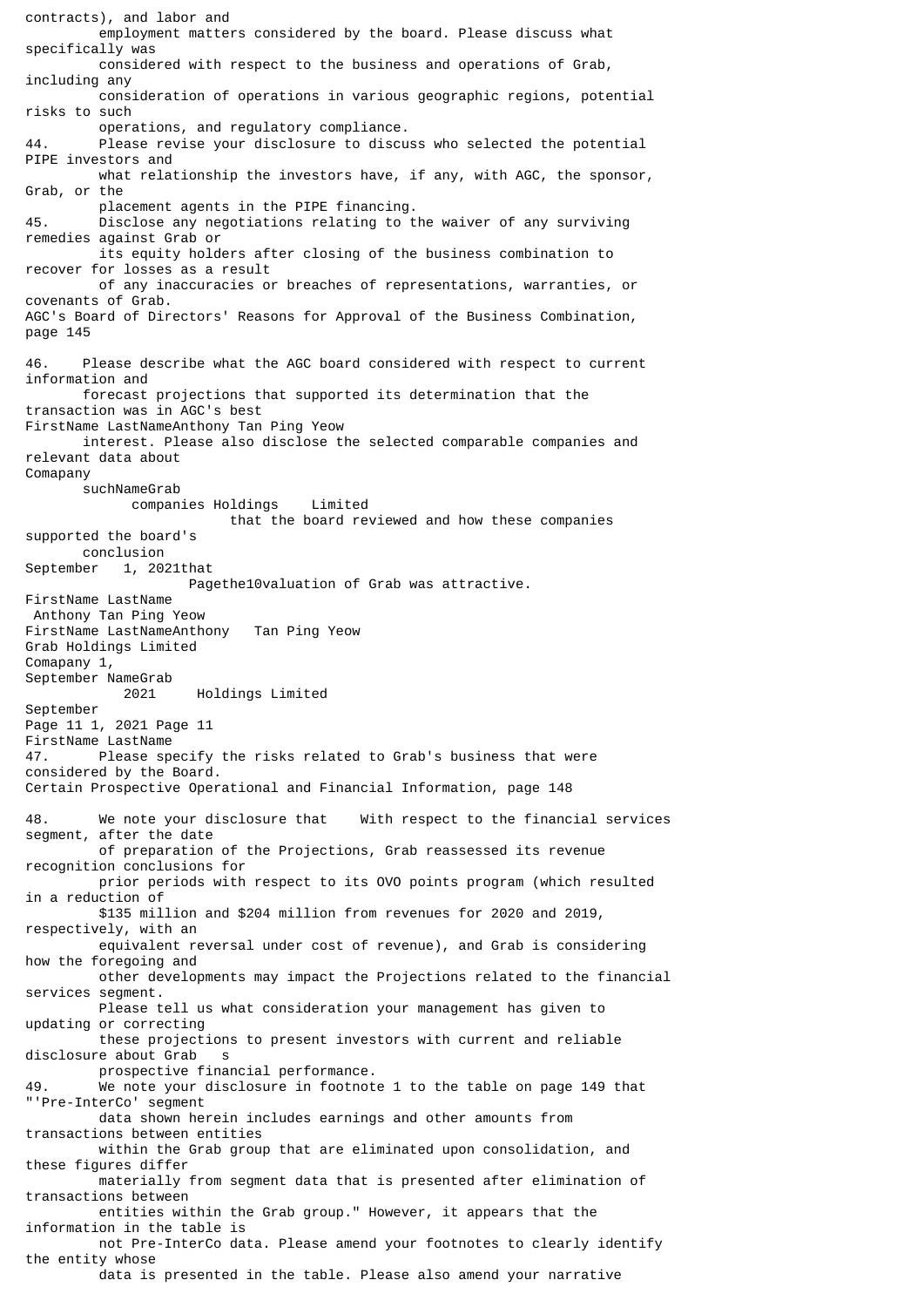disclosure to clarify for investors why you are presenting Pre-InterCo data separately, and to more prominently highlight the difference between projected financial information for Pre-Interco and Grab Group data. Please also indicate how this data was used by the Board in determining to approve the Business Combination. Transaction Fees, page 148 50. You disclose that the AGC board considered the "substantial transaction fees and expenses to be incurred in connection with the Business Combination and the negative impact of such expenses on AGC's cash reserves and operating results if the Business Combination is not completed." Please amend your disclosure to quantify the "substantial transaction fees." Interests of AGC's Directors and Officers in the Business Combination, page 152 51. You disclose that AGC's directors and officers have a potential conflict of interest related to the "continued indemnification of AGC's directors and officers and the continuation of AGC's directors' and officers' liability insurance after the Business Combination (i.e. a 'tail policy')." Please briefly describe GHL's continued obligations to indemnify and maintain a tail policy for AGC's directors and officers, including the duration of its obligations. Anthony Tan Ping Yeow FirstName LastNameAnthony Tan Ping Yeow Grab Holdings Limited Comapany 1, September NameGrab Holdings Limited September Page 12 1, 2021 Page 12 FirstName LastName Material Tax Considerations Qualification of the Initial Merger as a Reorganization, page 162 52. You disclose that the discussion in this section is the opinion of counsel, and that the Initial Merger should qualify as a "reorganization" within the meaning of Section  $368(a)(1)(F)$  of the Code." Given that counsel is not providing a firm opinion regarding treatment of the transaction under Section 368(a), please revise to provide the reason for the inability to opine on the material tax consequences. Refer to Section III of Staff Legal Bulletin No. 19 for guidance. Mobility Chart 13 Penetration Rate of Ride Hailing over Total Personal Consumption Expenditure on Land Mobility, page 206 53. Please amend your disclosure to provide a brief explanation for the sharp decrease in penetration rate for ride hailing in 2020, including an explanation of why you expect the trend to grow consistently after 2020. Grab's Business, page 211 54. When presenting non-IFRS measures throughout your filing, whether in tabular form, graphics, or discussions, please present the most directly comparable IFRS measure with equal or greater prominence. Examples of non-IFRS measures being presented with undue prominence include: On page 212, discussion of improved Adjusted EBITDA without similar discussion of equal or greater prominence of the comparable IFRS measure. Bullet points describing impacts to your non-IFRS measures noted throughout

MD&A presented prior to, or without similar bullet points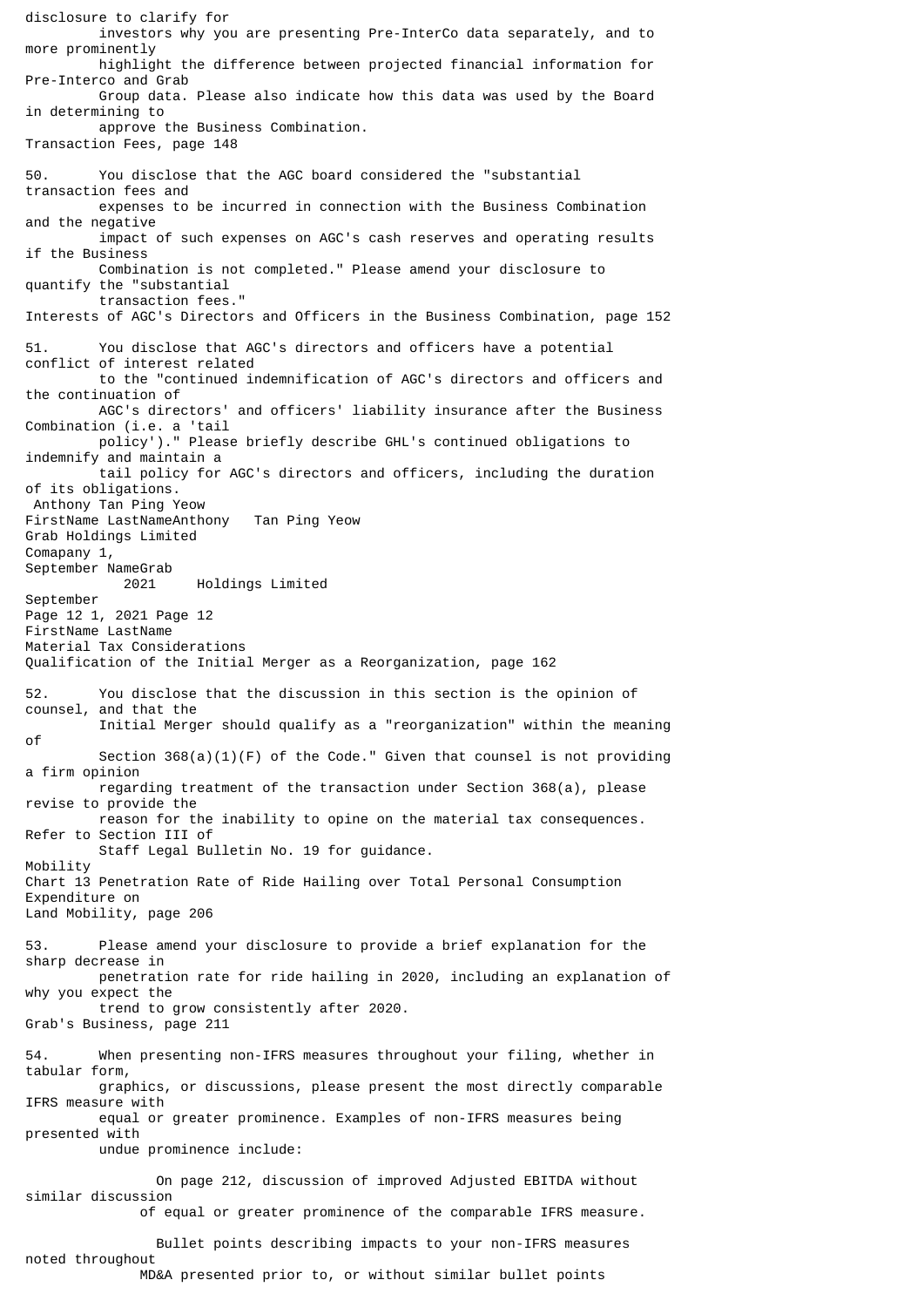describing the impacts to your IFRS measures. On page 281, using terminology such as "Strongest Adjusted EBITDA," without at least an equally prominent descriptive characterization of the comparable IFRS measure. Tabular presentation on page 286, which includes "Key Business and Non-IFRS Financial Measures" such as Adjusted EBITDA and Total Segment Adjusted EBITDA on a consolidated basis without including the comparable non-IFRS measure(s) with equal or greater prominence. Starting your non-IFRS reconciliations from the non-IFRS measure, as opposed to beginning with the IFRS measure. Please review your filing to revise for all instances of prominence attributed to non-IFRS Anthony Tan Ping Yeow Grab Holdings Limited September 1, 2021 Page 13 financial measures. Refer to Item  $10(e)(1)(i)(A)$  of Regulation S-K and Question 102.10 of the of the staff's Compliance and Disclosure Interpretations on Non-GAAP Financial Measures.<br>55 From page From page 213 to 227 you generally describe the benefits of your business model before the business is explained beginning on page 228. Please revise to move "Our Offerings" to the forepart of this section and revise the disclosure to give context as to the relative size of each offering to your business. Southeast Asia's Leading Superapp, page 212 56. We note your disclosure here discussing your financial performance in 2019 and 2020. To provide a more balanced overview of Grab's operations, amend the disclosure in this section to include a discussion of your net loss for the same periods. Financial services: integral part of our ecosystem, page 215 57. We note your disclosure that "[i]n the quarter ended March 31, 2021, the number of active Quick Cash loans in Thailand grew seven times, indicating strong demand for such digital instant cash loans as merchant-partners affected by COVID-19 lockdown were seeking quick financing to ease cash flows." Please disclose whether you expect this trend in demand to continue in future periods, or whether you expect the demand growth to slow as lockdowns are eased. Our Competitive Advantage Category Leadership with Recognized and Trusted Brand Financial Services, page 217 58. You disclose that "[w]e have dramatically increased the breadth of our payments business, and in 2020, over 40% of GrabPay transaction volumes took place outside of our platform." Please provide additional detail regarding the GrabPay transaction services that are not facilitated through your platform, including how and where you facilitate these transactions. Our Offerings Driver-Partner Superapp, page 228 59. We note your disclosure that "GrabBenefits, our loyalty platform integrated in our superapp, enables us to reward our driver-partners and encourage loyalty. Driver-partners can see which tier they are in and how far they are from the next tier, and they can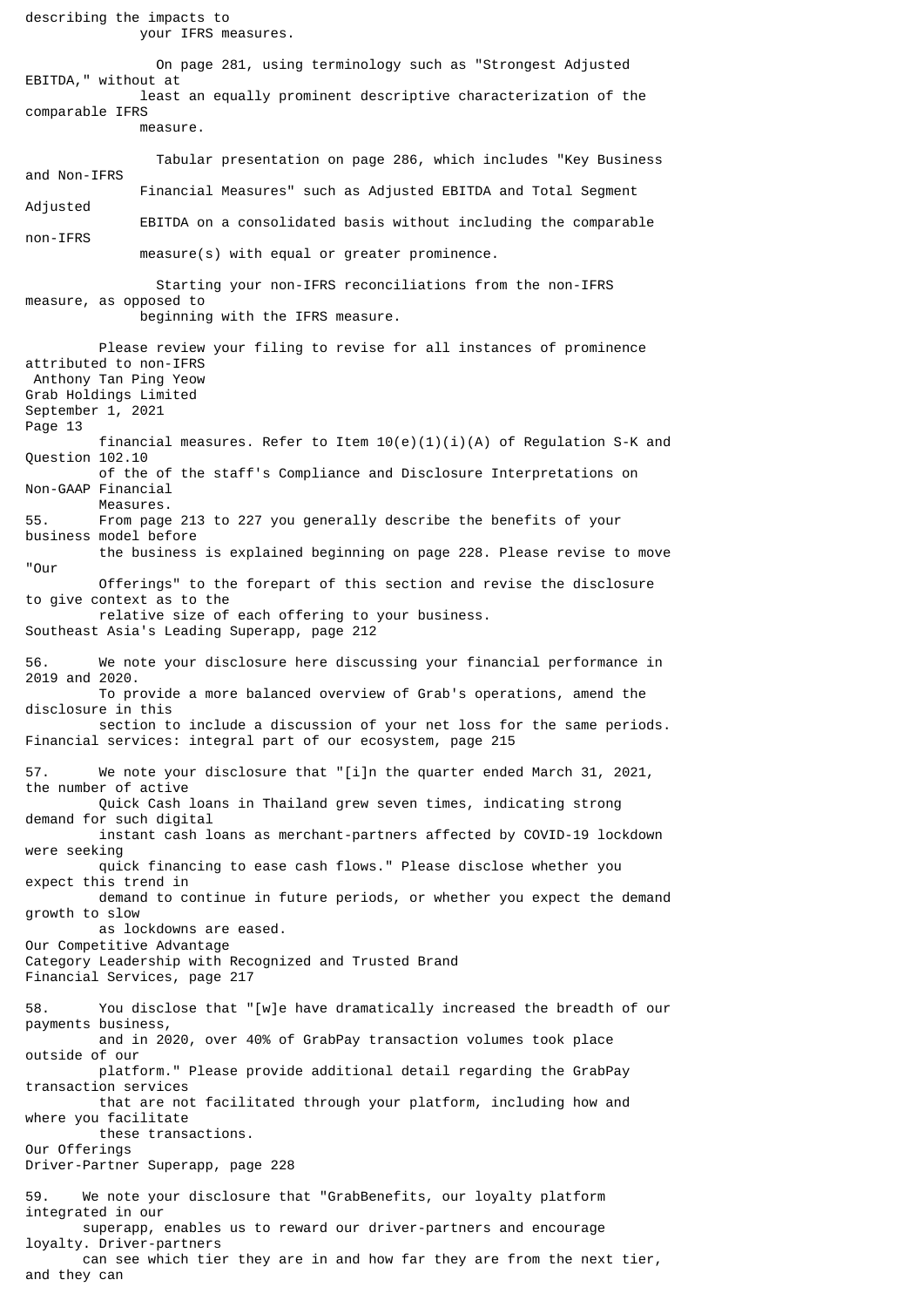discover new benefits such as fuel and vehicle maintenance discounts that are available FirstName LastNameAnthony Tan Ping Yeow and redeem them." Please enhance your disclosure to provide additional detail about your<br>Comapany NameGr NameGrab benefits Holdings platform, Limited including describing the tiers and benefits available for each tier, and how1,you September determine 2021 Page 13the tiers for driver-partners. FirstName LastName Anthony Tan Ping Yeow FirstName LastNameAnthony Tan Ping Yeow Grab Holdings Limited Comapany 1, September NameGrab 2021 Holdings Limited September Page 14 1, 2021 Page 14 FirstName LastName Legal Proceedings, page 253 60. Please revise your disclosure in this section to provide materially complete disclosure for all proceedings which may have, or have had in the recent past, significant effects on the company's financial position or profitability, including governmental proceedings pending or known to be contemplated. Ensure that your disclosure for such proceedings explains the specific impact of an outcome or decision that is adverse to Grab. Regulatory Environment, page 259 61. Please revise this section to clearly identify the material effects of the regulations discussed on the company's business. Please indicate whether the company is in compliance with such regulations, and whether there is a known material risk of noncompliance. Thailand Regulations on e-commerce, page 267 62. We note your disclosure that "[d]ue to the expansion of businesses, Grab must submit an application for the amendment of its commercial certificate to reflect any and all current businesses operated through the Grab platform." Please clarify when Grab intends to submit this application, and if already submitted, the status of this application. Grab Management's Discussion and Analysis of Financial Condition and Results of Operations General, page 280 63. Your disclosure from "Our Business Model" on page 292 through "Resilience through Covid-19" appears to describe the nature of your business model and would be more appropriately included in the section titled "Grab's Business" on page 211. In addition, please revise MD&A to begin with a discussion and analysis of your results of operations under IFRS and move the discussion of key metrics and non-IFRS measures, if any, to follow or support your IFRS-based discussion. The focus of your tabular presentations and discussions should be on your IFRS results, rather than a focus on the changes to your various metrics. Refer to Item 5.A of Form 20-F. Recent Developments Key Metrics for the Three Months Ended March 31, 2021, page 280 64. Please amend your disclosure to briefly describe how you calculate "take rate."

Key Operational Highlights for the Three Months Ended March 31, 2021, page 281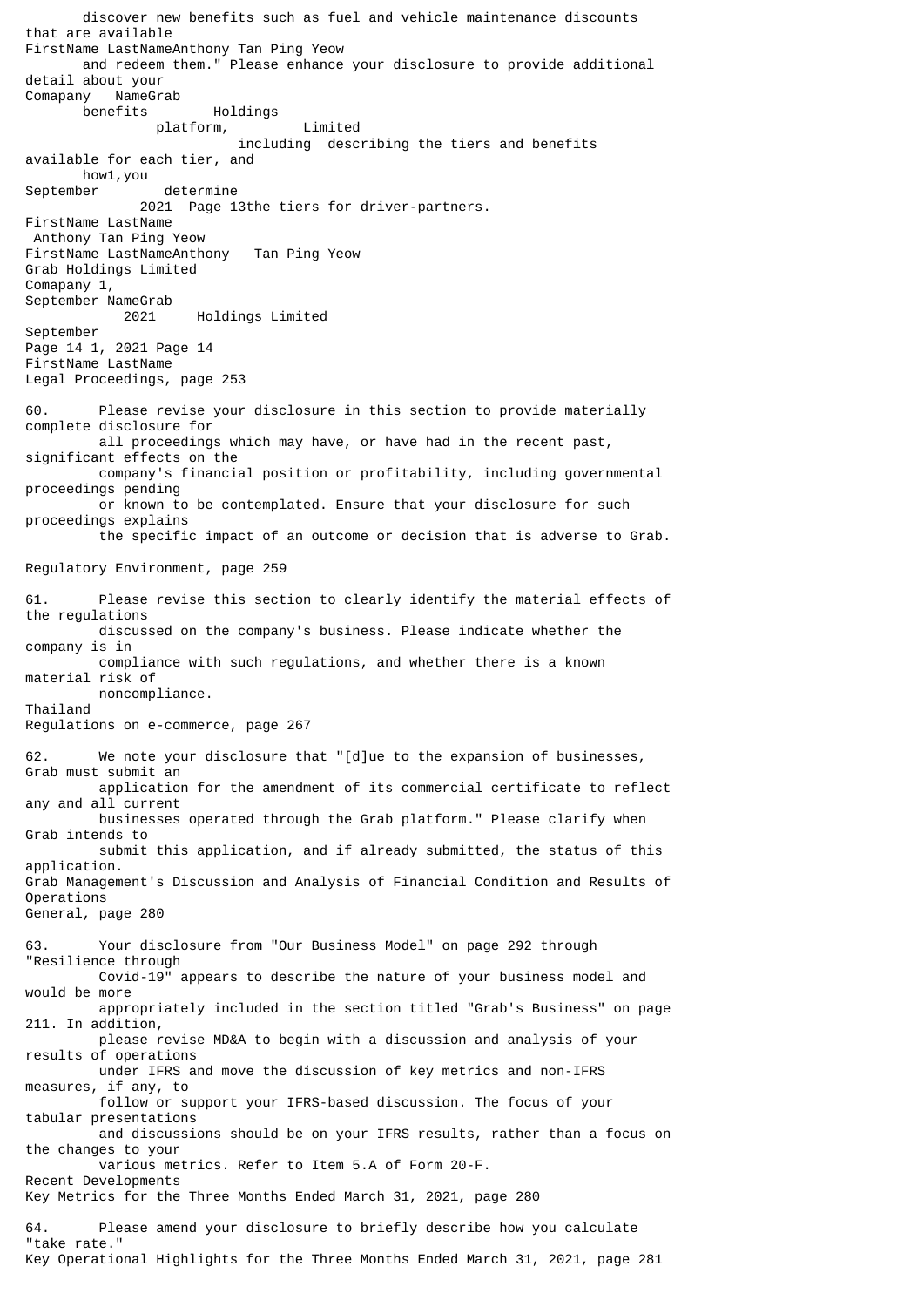65. We note you present non-IFRS measures of "Total Segment Adjusted EBITDA" and "Adjusted EBITDA" on a consolidated basis and for your individual segments as of 3/31/21. Please revise to include reconciliations from the most directly comparable IFRS Anthony Tan Ping Yeow FirstName LastNameAnthony Tan Ping Yeow Grab Holdings Limited Comapany 1, September NameGrab 2021 Holdings Limited September Page 15 1, 2021 Page 15 FirstName LastName measure(s) for the interim period in which you present these measures, and to include the IFRS comparable measure(s) with equal or greater prominence in your tabular presentations and discussions of your interim results. Refer Item 10(e)(1)(i) of Regulation S-K and Question 102.10 of the of the staff's Compliance and Disclosure Interpretation on Non-GAAP Financial Measures. In this regard, please tell us why you present unaudited financial information for the three months ended March 31, 2021 here but do not provide interim financial statements for the same period. Key Business and Non-IFRS Financial Measures, page 286 66. You note that MTUs is the number of consumers who have successfully paid for an offering on your platform within a given month. Please disclose, as you do on page 287, that "users" are unique users, and whether you count a user more than once if they conduct transactions that are categorized in different segments (for example, a transaction in Deliveries and a transaction in Mobility). Please also disclose the MTUs for each segment in the financial periods presented so that investors are aware of the trend in each segment, or tell us why you do not believe you are required to do so. 67. We note that Financial Services contributes disproportionately to GMV as compared to its contribution to revenues and gross billings. Please tell how you consider this disproportionate contribution when evaluating the usefulness of GMV per MTU. Please also clarify whether Financial Services GMV includes non-payments financial services, such as lending, insurance and wealth management. If so, please indicate how you determine the amount of the non-payment service to include in GMV. Gross Merchandise Value, page 287 68. We note your disclosure on page 75 that Grab tracks certain metrics, including GMV. Please revise your disclosures, which refer to GMV as an operating measure, to clearly define GMV as a metric and state why the various metrics included in your filing provide useful information to investors. Refer to SEC Release No. 33-10751. Gross Billings and Adjusted Net Sales, page 289 69. Please revise to remove graphics, tabular presentations, discussions, and references to Gross Billings and Adjusted Net Sales. As these measures exclude the impact of incentives which are reductions to your revenue recorded under IFRS, these measures would appear to represent tailored recognition and measurement methods. Refer to Question 100.04 of the staff's Compliance and Disclosure Interpretations on Non-GAAP Financial Measures and Rule 100(b) of Regulation G. GMV per Consumer by Cohort, Indexed to Year 1, page 294 70. Please revise to disclose the extent to which the "bigger and faster

spend" by your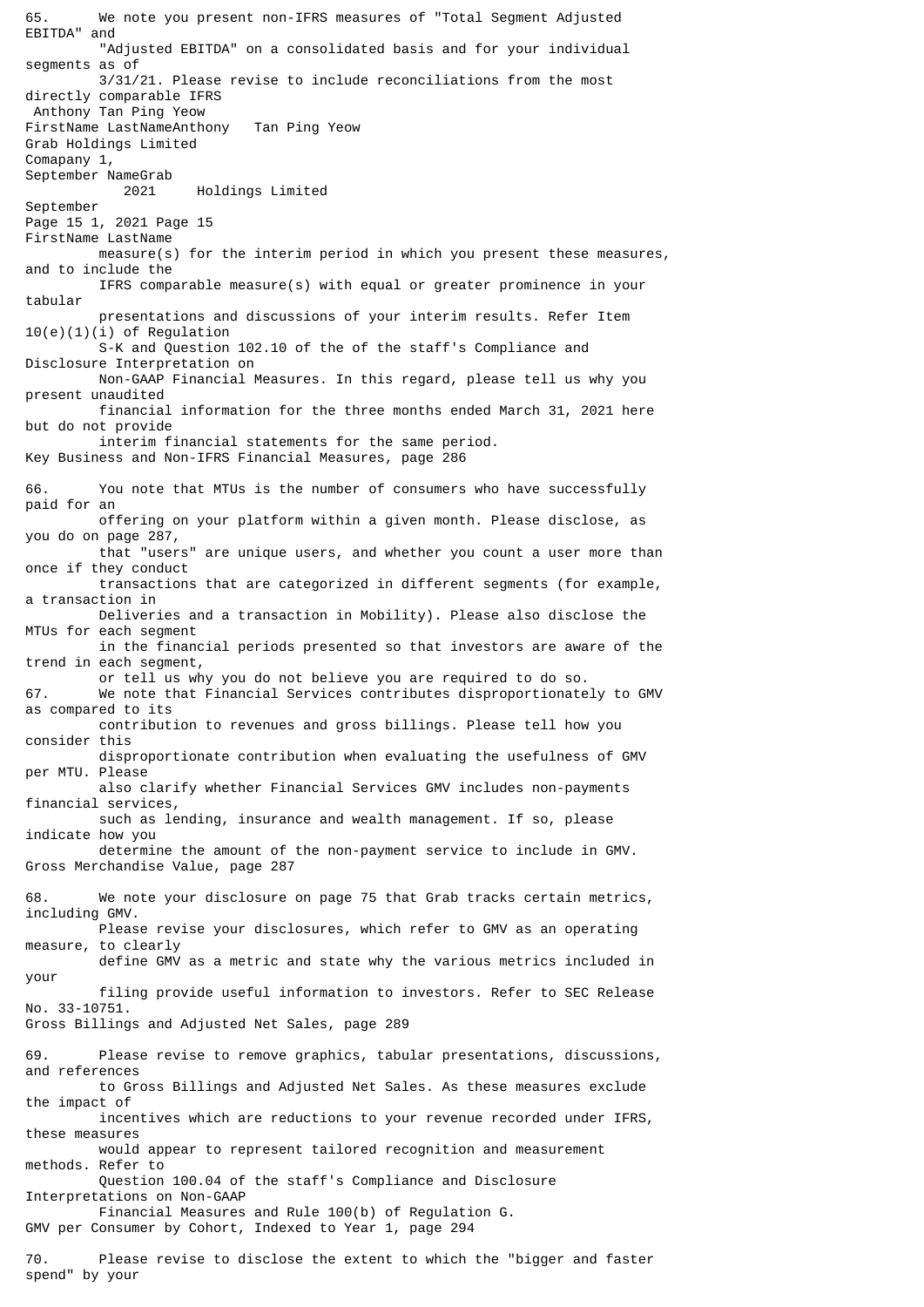consumers has been driven, in part, by incentives. Anthony Tan Ping Yeow Grab Holdings Limited September 1, 2021 Page 16 Platform Consumer Engagement, page 294 71. Please explain why the cohort information presented includes only spending across mobility, GrabFood, GrabMart, and GrabExpress. Retention Rates for Multi-Offering Users, page 295 72. We note your narrative disclosure and the chart on page 296, showing your retention rates for customers who use two, three, and greater than three of your offerings. Please balance this disclosure by including the retention rate for single-offering users. Our Business Segments, page 296 73. Please revise the graphic and accompanying narrative illustrating the economies of a typical deliveries order on page 297 and a typical ride on page 299 to include consumer incentives and IFRS revenue earned by you. Please ensure that amounts are representative of your actual operations. Our ability to optimize driver- and merchant-partner and consumer incentives, page 303 74. You note that incentives represent a higher proportion of GMV during the initial stages of growth of your business. Please quantify the incentives paid versus GMV in the financial periods presented in the filing. Please also indicate whether period-over-period changes are due to reduced incentives or to growth in GMV in segments where you do not pay incentives, such as financial services. Comparison of the Years Ended December 31, 2020 and 2019 Revenue 2020 Compared to 2019, page 307 75. We note from your disclosure on page F-58 that Mobility includes rental income from motor vehicles of \$95 million (2019: \$140 million). Please revise your discussion of Mobility results to quantify the impacts to your results from your different offerings included within your Mobility segment. Refer to Item 5.A of Form 20-F. 76. Please expand your analysis related to finance costs. Description of the Business Combination, page 326 77. It appears that underwriting fees remain constant and are not adjusted based on FirstName LastNameAnthony Tan Ping Yeow redemptions. Revise your disclosure to disclose the effective underwriting fee on a Comapany NameGrab percentage basisHoldings for sharesLimited at each redemption level presented in your sensitivity analysis related September to dilution 1, 2021 Page 16 FirstName LastName Anthony Tan Ping Yeow FirstName LastNameAnthony Tan Ping Yeow Grab Holdings Limited Comapany 1, September NameGrab 2021 Holdings Limited September Page 17 1, 2021 Page 17 FirstName LastName Unaudited Pro Forma Condensed Combined Financial Information Unaudited Pro Forma Condensed Combined Statement of Financial Position, page 329 78. Please tell us where the transaction adjustments related to the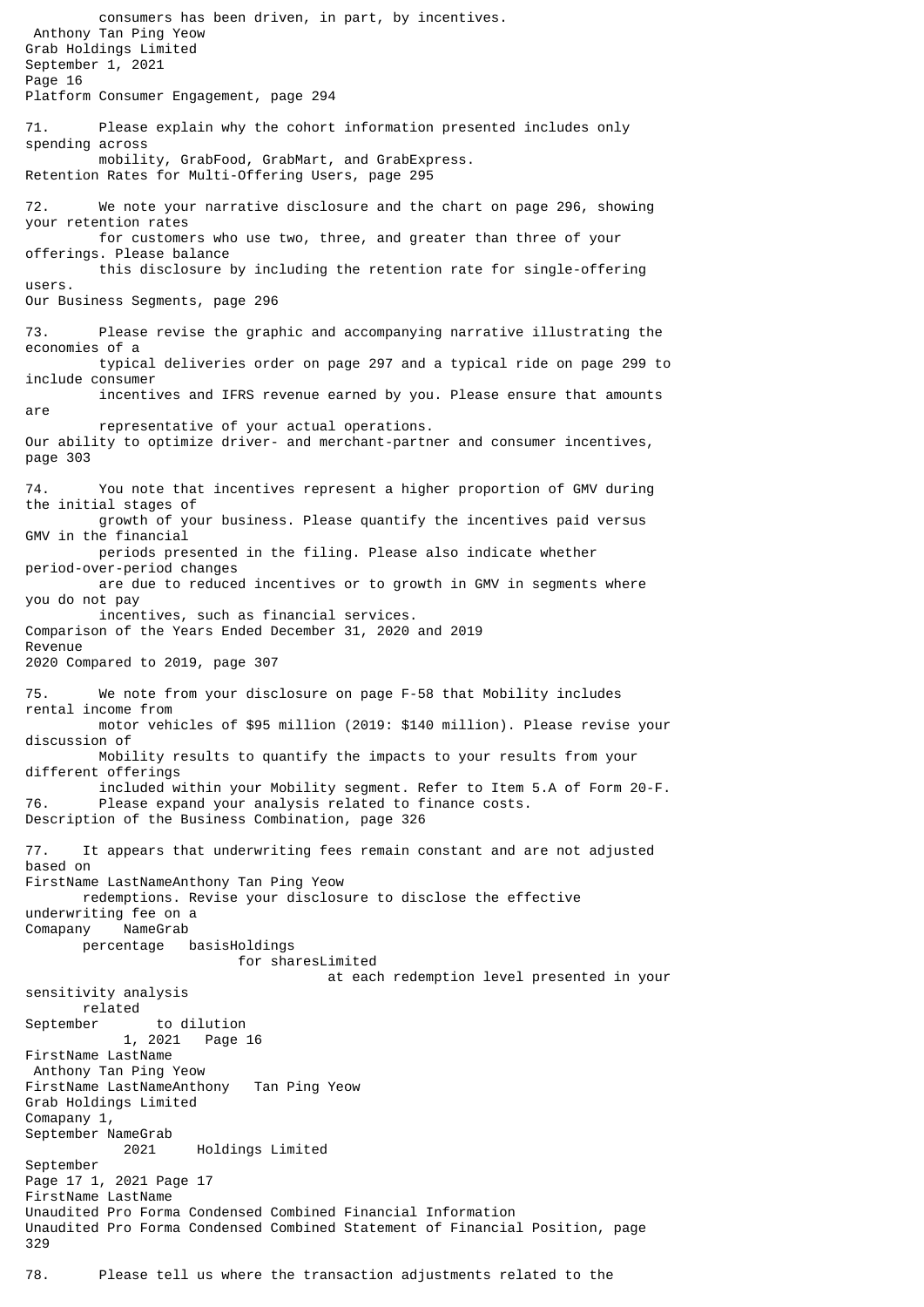Backstop and PIPE agreement proceeds are recorded in the Pro Forma Statements of Financial Position under a maximum redemption scenario.<br>Please tell us your considerat Please tell us your consideration of presenting in a separate column, separate from your transaction adjustments, the adjustments to give effect to the subscription agreements disclosed on page 29. Refer to Item 5 of Form F-4 and Rule  $11-02(b)(4)$ of Regulation S- X. Comparative Per Share Data, page 335 80. Please revise to include a tabular summary showing how you calculated or determined the weighted average shares outstanding, assuming no redemption and assuming maximum redemption. Beneficial Ownership of Securities, page 349 81. Please disclose the sponsor and its affiliates' total potential ownership interest in the combined company, assuming exercise and conversion of all securities, including any forward purchase securities and the total potential securities that could be issued pursuant to the backstop agreement. 82. Please disclose the natural person or persons who exercise voting and/or dispositive control with respect to the securities owned by the entities listed in the table. Audited Consolidated Financial Statements of Grab Holdings Inc. and its subsidiaries Notes to Consolidated Financial Statements 4.11 Revenue, page F-32 83. We note you operate a rewards program to encourage use of GrabPay. Please tell us your consideration of disclosing whether participation in the rewards program provides a material right that the consumer would not receive otherwise, thereby giving rise to a separate performance obligation to which a portion of the transaction price must be allocated. Refer to Paragraphs B39 - B40 of IFRS 15. 18 Revenue, page F-57 84. Please revise to disclose revenues from external customers attributed to material individual foreign countries. Refer to IFRS 8.33(a). General 85. Please supplementally provide us with a copy of the Euromonitor Report. Anthony Tan Ping Yeow Grab Holdings Limited September 1, 2021 Page 18 We remind you that the company and its management are responsible for the accuracy and adequacy of their disclosures, notwithstanding any review, comments, action or absence of action by the staff. Refer to Rules 460 and 461 regarding requests for acceleration. Please allow adequate time for us to review any amendment prior to the requested effective date of the registration statement. You may contact Abe Friedman at (202) 551-8298 or Lyn Shenk at (202) 551-3380 if you have questions regarding comments on the financial statements and related matters. Please contact Katherine Bagley at (202) 551-2545 or Erin Jaskot at (202) 551-3442

with any other questions.